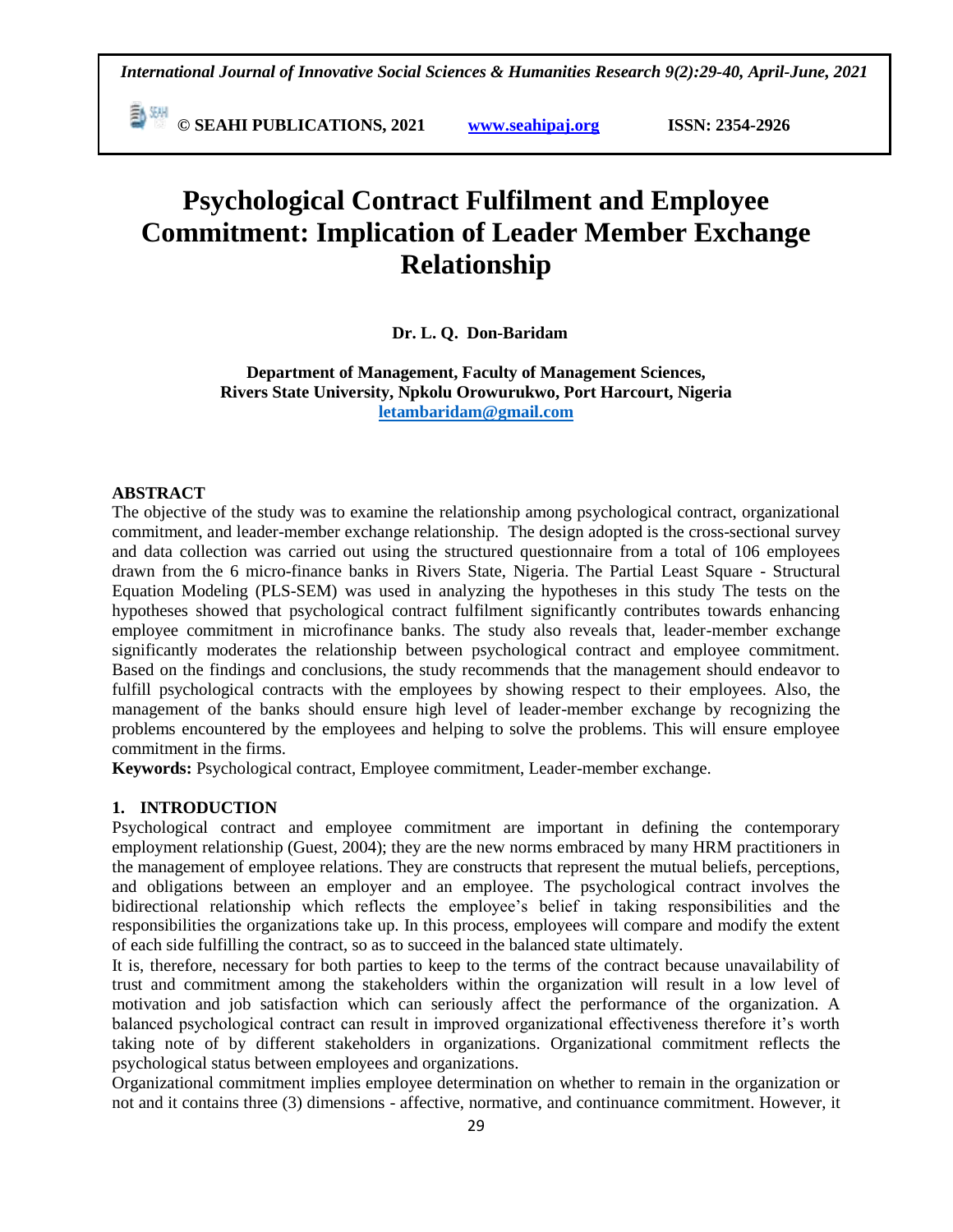is expected that every stakeholder recognizes the fulfillment of psychological contract and employee commitment as a basic tool for job satisfaction and motivation. Several scholars have pointed to the role of supervisory leadership in attenuating the adverse effects of psychological contract breach and suggest of supervisory leadership in attenuating the adverse effects of psychological contract breach and suggest that a high –quality relationship between an employee and his/her immediate manager is probably going to cut back the negative effects of the breach (Henderson, & Wayne, 2008; Tang, Restubog &Cayayan, 2007).

Figures, the set of studies examining the moderating role of leader-member exchange in the relationship between fulfillment and breach of organization obligations are inconclusive (Feldman & Butts, 2014).

While a few studies discovered support for the alleviating role of leader-member exchange, others found that an excellent relationship with one's supervisor escalated the negative impacts on the breach of psychological contract (Dulac et al., 2008; Restubog et al., 2010). Therefore, regardless of whether administrative authority assumes a role in weakening the antagonistic results of an apparent breach of organizations commitments, stays responsive to the discussion. Research shows that employees hold different parties accountable for specific inducements (Bacilli, 2001).

Several scholars have recommended that employees have psychological contracts with both organizations, managers, supervisors, and colleagues as well (Bacilli, 2001; Chambel, 2014; Shore et al, 2004). In spite of the acknowledgment that employees have a psychological contract with various parties, studies on the implications of breach or fulfillment of leader-manager obligations are limited. Academic researchers and practitioners have developed many tools to integrate psychological contract fulfillment and employee commitment, little has been done to include a contextual factor which is a leader-member exchange for moderating this relationship. Therefore, this study intends to fill this gap by examining the relationship among psychological contract, organizational commitment, and leader-member exchange theory.  $\mathcal{X}$ 

### **Objectives of the Study**

- i. To examine the relationship between psychological contract fulfillment and employee commitment among selected deposit money banks in Rivers State.
- ii. To ascertain the moderating effect of leader-member relationship on the relationship between psychological contract fulfillment and employee commitment among selected deposit money banks in Rivers State.

### **Research Questions**

- i. What is the relationship between psychological contract fulfillment and employee commitment among selected deposit money banks in Rivers State?
- ii. What is the moderating effect of leader-member relationship on the relationship between psychological contract fulfillment and employee commitment among selected deposit money banks in Rivers State?



**Figure 1: Operational framework for the study Source: Conceptualized by the Researcher, 2018.**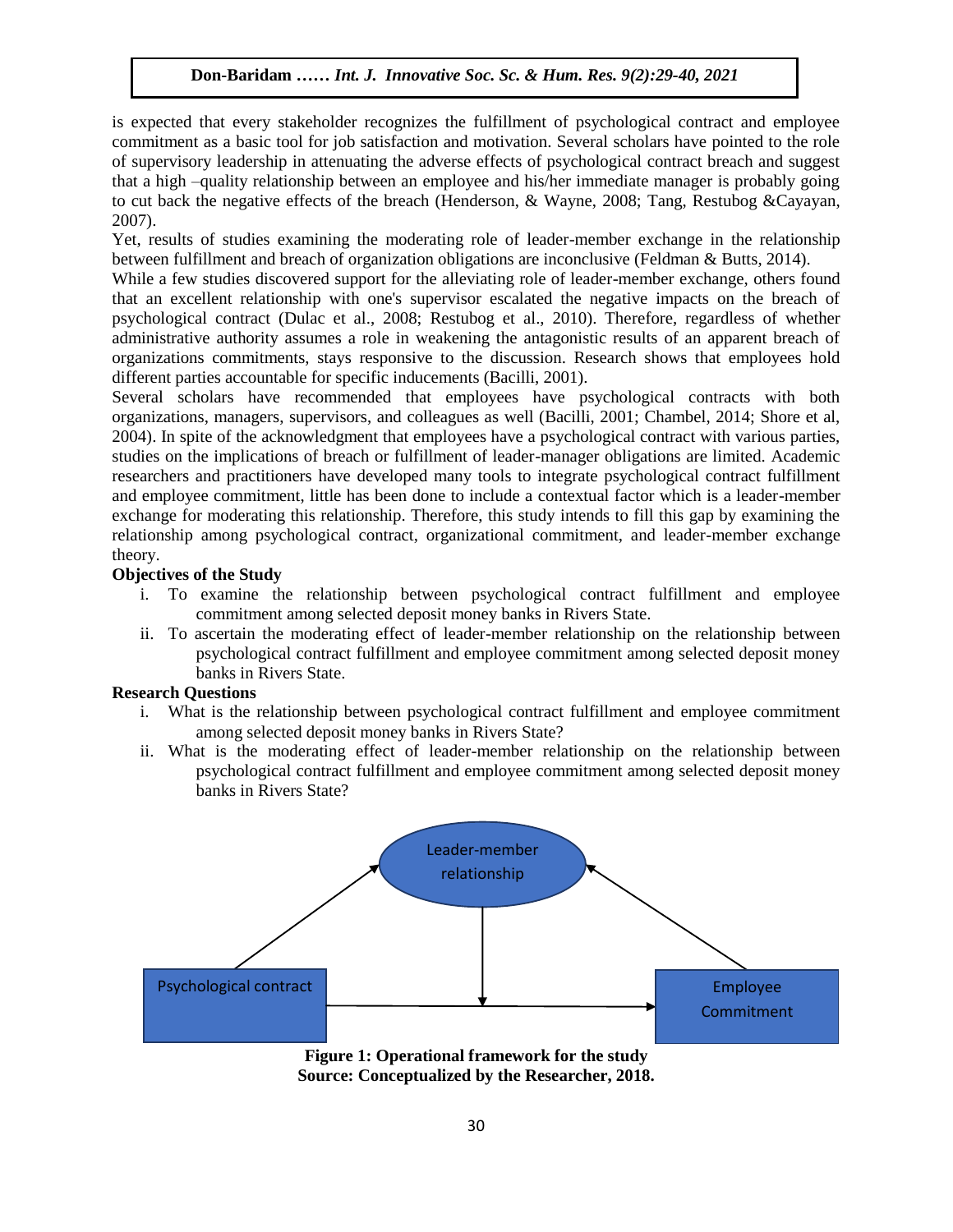### **2. Literature Review**

### **The Concept of Psychological Contract**

There is no universally accepted definition of the psychological contract, most definitions tend to ascertain it as an implicit understanding of the mutual obligations owned by an employee and their employing organization to one another. Rousseau"s (1990) definition of psychological contract has over time proven to be the most widely accepted definition, ""the psychological contract is individual beliefs, shaped by the organization, regarding terms of exchange arrangement between the individual and their organization"". Over time the psychological contract takes the form of a scheme or mental model which makes it relatively stable and lasting.

This scheme guides the perception of people about how to interpret the information received and how to react to the environment around them. When one party perceives that the other has failed to fulfill one of its obligations, then a breach of the psychological contract occurs. This breach can occur due to several factors such as competition, economic and political challenges.

Psychological contract plays a role in the employment relationship as it leads to a mutual understanding and a relationship that facilitates planning, coordination, and effective performance in the organization. Various types of psychological contracts include relational and transactional contracts.

### **Concept of Employee Commitment**

Employee commitment is seen to be a key determining factor of organizational effectiveness and performance; it can lead to various organizational outcomes such as increased employee performance, reduction in the turnover and absenteeism rate, and enhanced organizational citizenship behavior (Brown, Hillman & Okun, 2012). In a similar vein, Gutierrez et al (2012) stated that employees are seen as the primary asset of the organization when they are committed and motivated to put in their time and efforts to the achievement of the organization's goals and objectives.

Various scholars have defined employee commitment (Meyer & Allen, 1991; Meyer, Stanley, Herscovitch, & Topolnytsky, 2002), but the most common idea in all the definition notion of all the definitions is that Employee commitment can be seen as the emotional attachment that exists between the employees and their organization. This attachment and recognition with their organization can be displayed by their strong belief and acceptance of the organization"s goals and objectives (affective commitment), the willingness to take up challenges for the organization (normative commitment), and finally, the burning desire to remain in the organization (continuance commitment).

### **Psychological Contract and Employee Commitment**

Theory and research on the psychological contract have found a positive link between psychological contract fulfillment and employee commitment (Rousseau& Wade-Benzoni, 1994). Transactional contracts usually have a low level of commitment while relational contacts show a higher level of commitment.

Previous studies show that psychological contact fulfillment builds trust, creates sensations of being, and results in positive outcomes for both the employees and organization (Conway & Briner, 2002; Coyle-Shapiro & Kessler, 2002). Previous studies have demonstrated that employees with higher inducement, will in general emphatically assess that association (Lambert, Edwards and Cable, 2003; Turnley et al, 2003).

As a result, if employees perceive that their employer has fulfilled his/her promises they have may feel more involved with the organization and identify more closely with its values. However, when organizations fail to fulfill their promises to their workers, it could lead to a decrease in commitment, disgruntled employees, and poor motivation. It was based on this thinking that we hypothesized that:

**Ho1**: There is no significant relationship between psychological contract fulfillment and employee commitment.

## **Moderating Role of Leader-Member Exchange**

Previous studies have indicated that there is a relationship between a leader-member exchange, psychological contract fulfillment, and employee commitment. Coyle-Shapiro and Kessler (2000) propose that the leader-member exchange relationship to an extent affects the relationship between psychological contract fulfillment and employee commitment. They assumed that when the supervisor/leader fulfills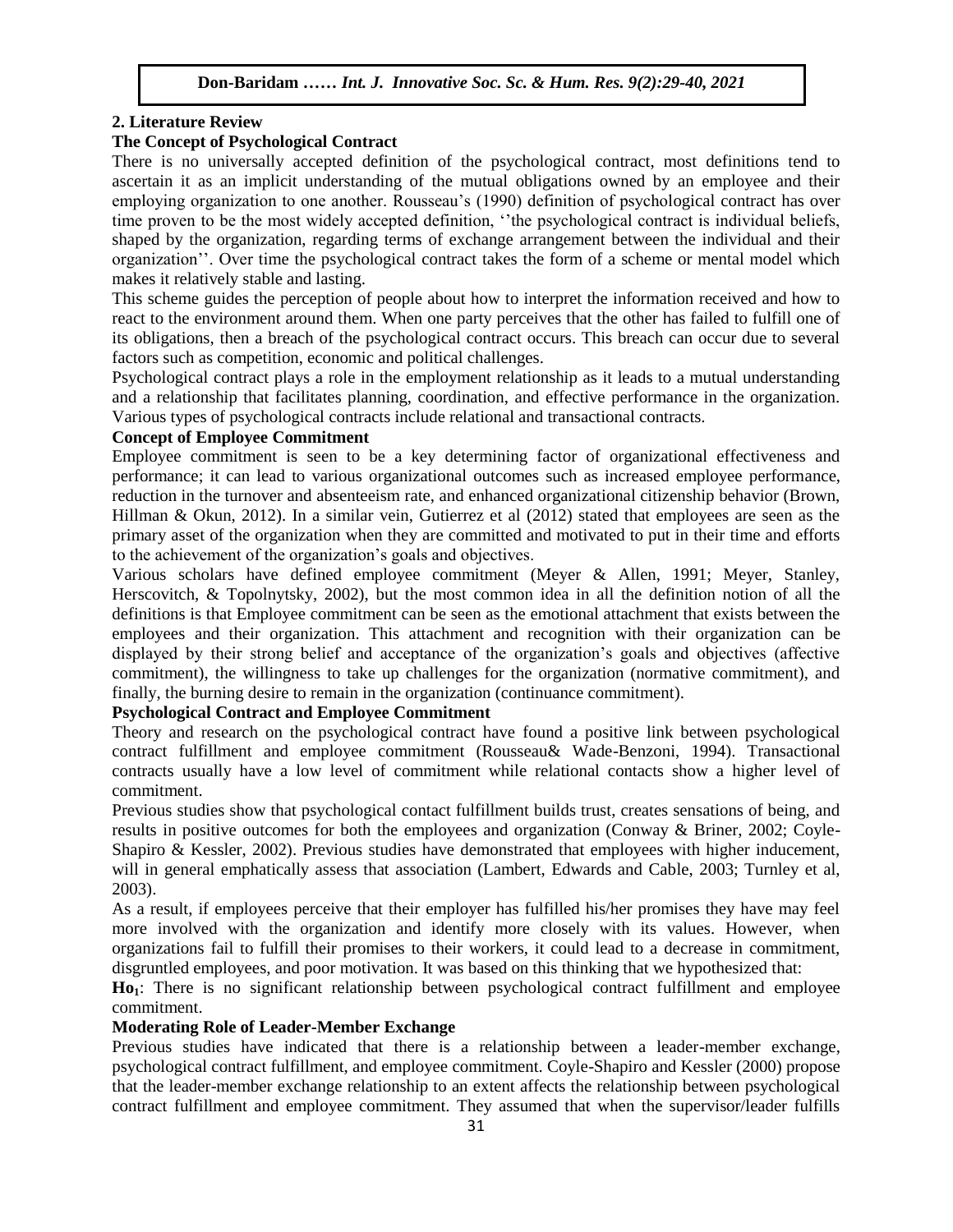higher obligations towards the employee, this will be reciprocated by the employee showing commitment to the organization. In other words, because of the fulfillment of the supervisor/leader obligations, employees feel valued, which in turn will have a positive effect on their commitment. However, when employees perceive the way they are treated by their supervisor as unfair, this may lead to feelings of procedural and distributional discrimination possibly affect the fairness perception of an employee, which makes him or her leave the organization (Tett& Meyer, 1993).

Based on these arguments, the study proposes that:

**Ho2:** Leader member exchange relationship does not moderate the relationship between psychological contract fulfillment and employee commitment.

## **3. METHODOLOGY**

### **Research Design and Population of the Study**

The cross-sectional research design was used in this study. The cross-sectional research design was appropriate since data were collected at a single point in time (Levin, 2006). The target population of the study comprised 25 micro-finance banks in Rivers State which are registered with Financial Policy and Regulation Department of the Central Bank of Nigeria as at June 30, 2019 (cenbank.org).

However, the accessible population is made of 6 of these microfinance banks which are located within the Port Harcourt Metropolis and have existed for more than 15 years. Lastly, the six banks were selected because they have staff strength of 15 and above. There was a total of 106 respondents comprising managers, departmental heads, hall supervisors and tellers drawn from the 6 micro-finance banks. Copies of the questionnaire were administered to the respondents via email and personal contacts out of which 91 copies representing 85.8 percent were returned and used for further analyses.

### **Operational Measures of Variables**

The independent variable psychological contract, was studied as a unidimensional construct and measured using a 5-item scale including "My bank has done a good job of meeting its obligations to me; My bank has repeatedly failed to meet its obligations to me". These items were adopted from Tekleab and Taylor (2003).

The dependent variable is employee commitment which was measured using a 9-item scale. The items were carefully selected to reflect the three measures (affective, normative and continuance commitment) of employee commitment. Among the items include "I am quite proud to be able to tell people who it is I work for; I sometimes feel like leaving this employment for good". The items for employee commitment were adopted from Cook and Wall (1980), and Brian and Jeryl (2002).

The relationship between psychological contract and employee commitment was moderated by leadermember exchange which was measured with a 6-item scale adopted from Worthington and Bodie (2017) with items such as "I know where I stand with my leader (follower) and do know how satisfied my leader (follower) is with what I do". The items were modified to suit the microfinance banks environment and measured on a 5-point Likert like scale.

### **4. RESULTS AND DISCUSSIONS**

Table 1 below shows the descriptive statistics of the correspondents. Pertaining to gender, the result showed that, there are more female than male workers. There are 40(43.9%) male and 51(56.1%) female respondents. Marital status shows that 46(50.6%) are married, while 45(49.4%) are singles. Years of experience on the job, indicates that, most of the respondents have spent between 6-10 years (46.1 percent) with their banks, followed by 0-5 years (41.8 percent). Those that have worked for 11 and above years represented 12.1 percent.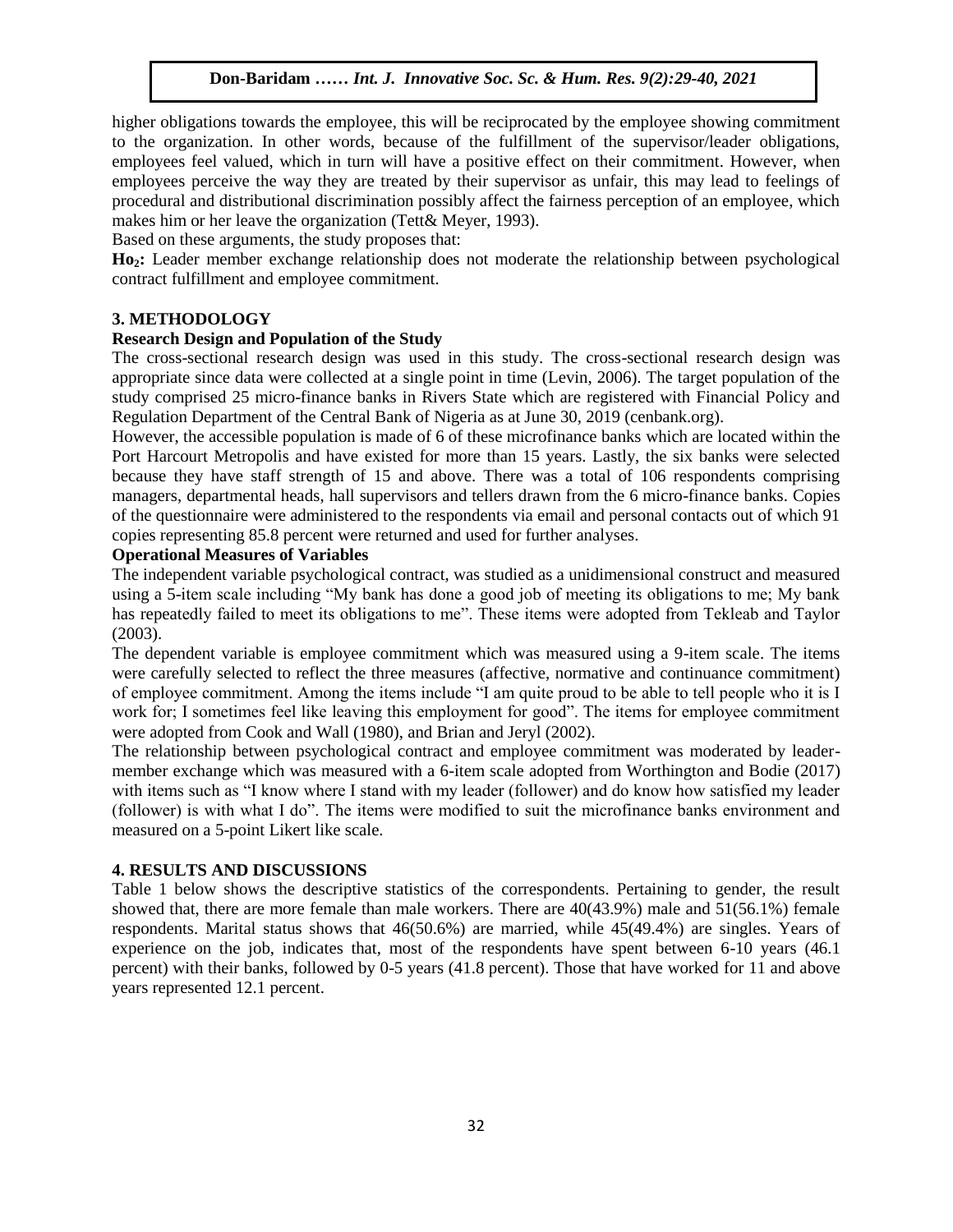| <b>Variable</b>                         | <b>Item</b>      | <b>Frequency</b> | Percent |
|-----------------------------------------|------------------|------------------|---------|
| Gender                                  | Male             | 40               | 43.9    |
|                                         | Female           | 51               | 56.1    |
| <b>Marital Status</b>                   | Married          | 46               | 50.6    |
|                                         | Single           | 45               | 49.4    |
| Age                                     | 18-35            | 43               | 47.3    |
|                                         | $36 - 50$        | 41               | 45.1    |
|                                         | 51-Above         |                  | 7.6     |
| Years of work experience                | $0 - 5$          | 38               | 41.8    |
|                                         | $6-10$           | 42               | 46.1    |
|                                         | 11 and Above     | 11               | 12.1    |
| Highest level of educational attainment | 0'level/OND/NCE  | 18               | 19.8    |
|                                         | HND/B.Sc.        | 64               | 70.3    |
|                                         | Master and Above | 9                | 9.9     |

|  |  |  |  |  |  |  | Table 4.1: Analysis of Demographic Profiles of Respondents |  |
|--|--|--|--|--|--|--|------------------------------------------------------------|--|
|--|--|--|--|--|--|--|------------------------------------------------------------|--|

Source: Field Data, 2020.

In terms of educational qualification,  $18$  (19.8 percent) have obtained WAEC, OND or NCE,  $64$  (70.3) percent) are working with Higher National Diploma or Bachelor"s Degree. Lastly, 9 (9.9 percent) have obtained Master"s Degree or above.

Thus, it could be concluded that, the workers are highly educated. This could be attributed to the high technological adoption among micro finance banks. Therefore, only highly skilled are engaged.

## **4.1 Validity and Reliability of Instrument**

The validity of the instrument used for this study was initially ascertained by face and content validity. Furthermore, to confirm the construct validity (convergent and discriminant validities) and construct reliability (composite reliability, reliability coefficient and Cronbach Alpha) the instrument was subjected to several tests as shown in table 2 and 3.

The construct validity was confirmed by examining the Average Variance Extracted (AVE) (Bagozzi & Yi, 1988), while composite reliability, reliability coefficient and Cronbach Alpha were used to ascertain the reliability of the instrument (Golafshani, 2003). The tests were conducted using SPSS version 25 and SmartPLS version 3.2.7. The output of validity and reliability analyses are contained in tables 2 and 3.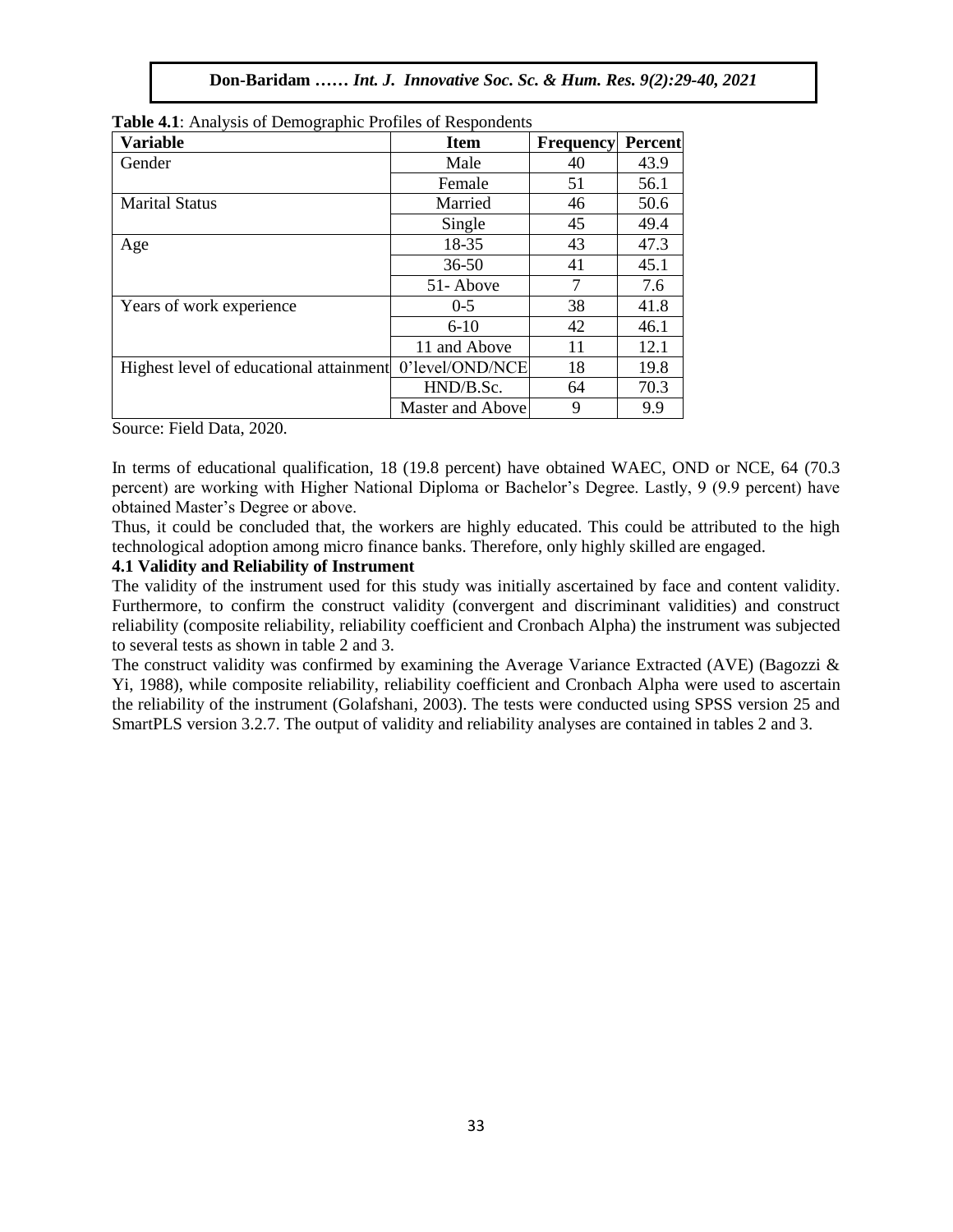|            |                 | Convergent validity |             |            | Internal consistency reliability |                                                                                                      |               |
|------------|-----------------|---------------------|-------------|------------|----------------------------------|------------------------------------------------------------------------------------------------------|---------------|
| Latent     |                 | Loadings            | Indicator   | <b>AVE</b> | Composite                        | Reliability                                                                                          | Cronbach's    |
| Variable   |                 |                     | reliability |            | reliability                      | Coefficient $\rho_A$                                                                                 | alpha         |
|            | Indicators      |                     |             |            | $\bm{\rho}_c$                    |                                                                                                      |               |
|            |                 | >0.70               | >0.50       | >0.50      | >0.70                            | >0.70                                                                                                | $0.70 - 0.90$ |
|            | PC1             | 0.895               | 0.801       |            |                                  |                                                                                                      |               |
|            | PC <sub>2</sub> | 0.856               | 0.733       |            |                                  |                                                                                                      |               |
| PC         | PC <sub>3</sub> | 0.833               | 0.694       |            |                                  |                                                                                                      |               |
|            | PC <sub>4</sub> | 0.786               | 0.618       |            |                                  |                                                                                                      |               |
|            | PC <sub>5</sub> | 0.897               | 0.805       | 0.730      | 0.931                            | 0.899                                                                                                | 0.881         |
|            | EC1             | 0.840               | 0.706       |            |                                  |                                                                                                      |               |
| EC         | EC <sub>2</sub> | 0.798               | 0.637       |            |                                  |                                                                                                      |               |
|            | EC <sub>3</sub> | 0.856               | 0.733       |            |                                  |                                                                                                      |               |
|            | EC <sub>4</sub> | 0.792               | 0.627       |            |                                  |                                                                                                      |               |
|            | EC <sub>5</sub> | 0.712               | 0.507       |            |                                  |                                                                                                      |               |
|            | EC <sub>6</sub> | 0.778               | 0.605       |            |                                  |                                                                                                      |               |
|            | EC7             | 0.812               | 0.659       |            |                                  |                                                                                                      |               |
|            | EC <sub>8</sub> | 0.782               | 0.612       |            |                                  |                                                                                                      |               |
|            | EC <sub>9</sub> | 0.752               | 0.566       | 0.628      | 0.938                            | 0.912                                                                                                | 0.897         |
|            | LMX1            | 0.763               | 0.582       |            |                                  |                                                                                                      |               |
| <b>LMX</b> | LMX2            | 0.708               | 0.501       |            |                                  |                                                                                                      |               |
|            | LMX3            | 0.813               | 0.661       |            |                                  |                                                                                                      |               |
|            | LMX4            | 0.708               | 0.501       |            |                                  |                                                                                                      |               |
|            | LMX5            | 0.811               | 0.658       |            |                                  |                                                                                                      |               |
|            | LMX6            | 0.702               | 0.507       | 0.568      | 0.887                            | 0.865                                                                                                | 0.841         |
|            |                 |                     |             |            |                                  | <i>Note:</i> $PC =$ Psychological Contract, $EC =$ Employee Commitment, LMX = Leader-Member Exchange |               |

|  | Table 2: Internal consistency and convergent validity |  |  |
|--|-------------------------------------------------------|--|--|
|  |                                                       |  |  |

To verify the convergent validity, factor loadings of individual items were observed. Each item loadings are above 0.6, while the averages of the item-to-factor loadings in the model were above the 0.5 threshold (Bagozzi & Yi, 1988; Hair, Hult, Ringle & Sarstedt, 2017). These results show convergent validity of the items. On the other hand, the reliability figures are all above the 0.7 threshold as suggested by Onwuegbuzie and Collins (2007) and Tabachnick and Fidell (2001). Similarly, all Cronbach Alpha values satisfied the 0.7 benchmark given by Nunnaly and Bernstein (1994). Hence, the instrument is confirmed valid and reliable.

| <b>Table 3: Construct Validity and Reliability</b> |  |  |
|----------------------------------------------------|--|--|
|----------------------------------------------------|--|--|

|     | <b>Cronbach Alpha</b> | <b>Composite Reliability</b> | AVE   | PC       | EC    | LMX   |
|-----|-----------------------|------------------------------|-------|----------|-------|-------|
| PС  | 0.881                 | 0.931                        | 0.730 | 0.854    |       |       |
| EС  | 0.897                 | 0.938                        | 0.628 | 0.111    | 0.792 |       |
| LMX | 0.841                 | $\rm 0.887$                  | 0.568 | $-0.017$ | 0.131 | 0.754 |

*Note: AVE = Average Variance Extracted, PC = Psychological Contract, EC = Employee Commitment,* LMX = Leader-Member Exchange. Diagonal elements are the square root of Average Variance Extracted (AVE) between the constructs and their measures. Off- diagonal elements are correlations between constructs

Diagonal elements are the square root of Average Variance Extracted (AVE) between the constructs and their measures. Off-diagonal elements are correlations between constructs \_ \_ To ensure discriminant validity, the square roots were calculated for the AVEs. This shows the extent that a construct is different from others. As observed in the model, the correlation between the square root values with other variables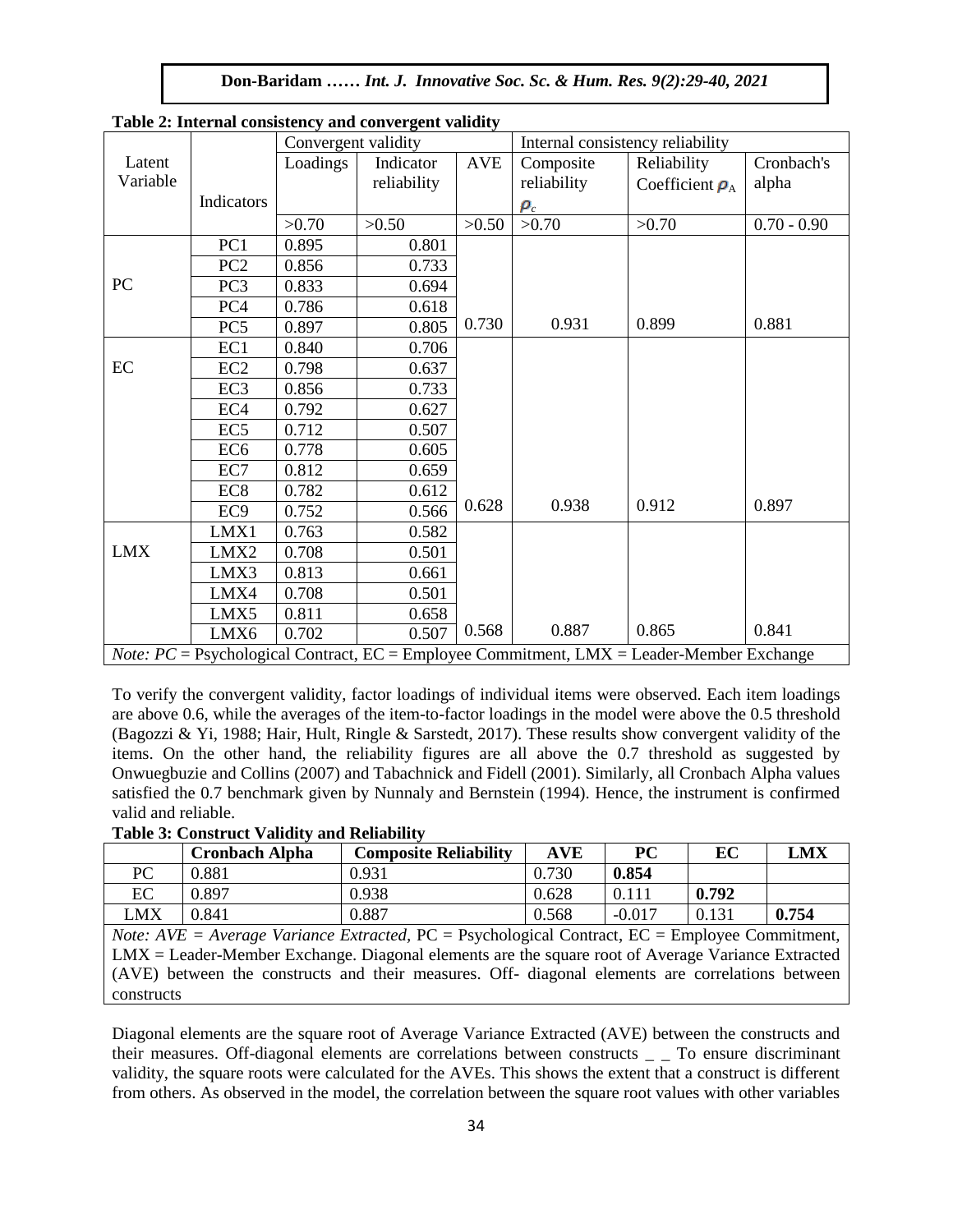values reveal that the square root values for each AVE is greater than the inter-construct correlations. Thus, indicating acceptable discriminant validity of all constructs (Fornell & Larcker, 1981).

## **4.2 Inferential Statistics Data Analysis Analysis Analysis**

The Partial Least Square - Structural Equation Modeling (PLS-SEM) was used in analyzing the inferential statistics in this study. This was carried out through the SmartPLS 3.2.7 software. This technique involves two steps (Ringle et al., 2015). First, an assessment of the measurement model, secondly, assessment of the structural model (see table 2 and figure 2).

**Test of Hypothesis one:** There is no significant relationship psychological contract and employee commitment

Figure 2 and table 4 below show the results from the first hypothesis. Figure 2 shows the results for both the structural model and the measurement model. The results indicate that the measurement model attained required criteria since all the factor loadings are above the acceptable threshold of 0.6. More importantly, the path coefficient shows a significant correlation value (0.968) (Henseler, Ringle, &Sarstedt, 2015).

## **Figure 2: Structural and Measurement Model for Hypothesis One**



**Table 4: Results of Hypotheses Testing** 

| <b>Hypothesis</b>                                                                                          | Path                           | St. | Т. | P. value | $\mathbf{R}^2$ | $\mathbf{R}^2$ Adj. $\mathbf{Q}^2$ |  | <b>Decision</b> |  |  |  |
|------------------------------------------------------------------------------------------------------------|--------------------------------|-----|----|----------|----------------|------------------------------------|--|-----------------|--|--|--|
| coefficient<br>value<br>error                                                                              |                                |     |    |          |                |                                    |  |                 |  |  |  |
| 7.225<br>0.087<br>0.001<br>0.612<br>0.642<br>0.312<br><b>Not</b><br>$PC \rightarrow EC$<br>0.646           |                                |     |    |          |                |                                    |  |                 |  |  |  |
| Supported                                                                                                  |                                |     |    |          |                |                                    |  |                 |  |  |  |
| <b>Note:</b> AVE = Average Variance Extracted. PC = Psychological Contract, $EC =$ Employee                |                                |     |    |          |                |                                    |  |                 |  |  |  |
| Commitment, LMX = Leader-Member Exchange. Also, $R^2$ , 0.19 = Weak, $R^2$ , 0.33 = Moderate, $R^2$ , 0.67 |                                |     |    |          |                |                                    |  |                 |  |  |  |
|                                                                                                            | $=$ substantial (Cohen, 1988). |     |    |          |                |                                    |  |                 |  |  |  |

Source: SmartPLS 3.2.7 output on research data, 2020.

Moreover, the coefficients of determination value (R2) indicate a significant effect (0.646) of the psychological contract on employee commitment (Henseler, Ringle, & Sarstedt, 2015). This means psychological contract explains 64.6% of the variance of employee commitment. Thus, the model has a moderate predictive quality.

Similarly, an observation of the p-value shows a significant value ( $p < 0.05$ ). In addition, the model's predictive relevance which is represented as Stone-Geisser"s Q2 value (Geisser, 1975; Stone, 1974) was observed through the Blindfolding procedure. The Q2 value of 0.363 as shown in Table 4 implies that, the model has a predictive relevance (Hair et al., 2014, p. 183).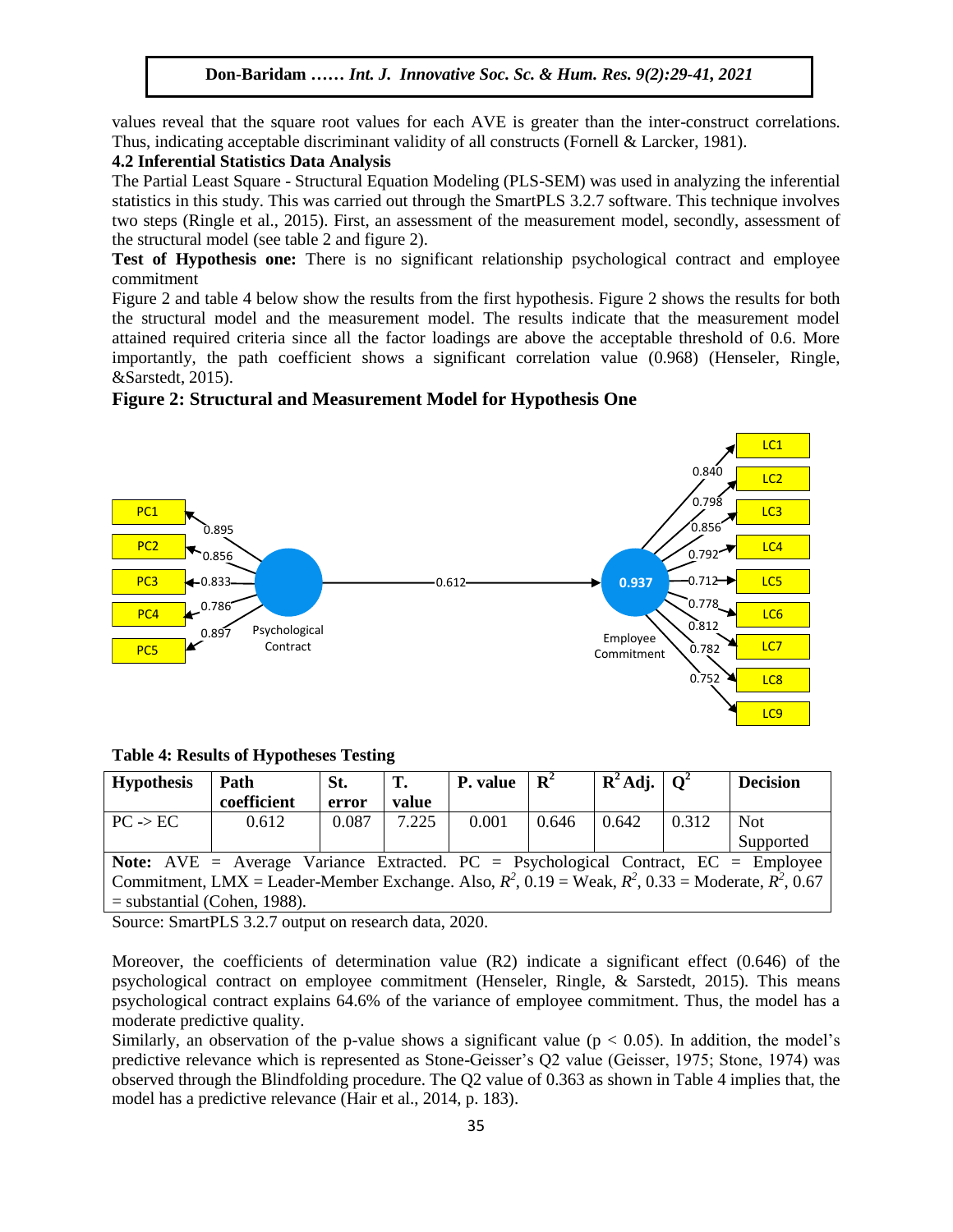Therefore, the null hypothesis stating that, psychological contract does not significantly correlate with employee commitment was rejected. byee communent was rejected.<br>Contract the Terms of Human Society Society Society Society Society Society Society Society Society Society So

**Test of Hypothesis Two**: Leader member exchange relationship does not moderate the relationship between psychological contract fulfillment and employee commitment.

To determine whether leader-member exchange moderates the relationship between psychological contract and employee commitment, the Product indicator approach (Hair, Hult, Ringle & Sarstedt, 2014, p. 267) was used. With this approach, Hair, et al., (2014) posited that researchers must initially expand their original model by including the moderator variable, draw a path to link the moderator variable to the dependent variable, and assign indicators to the newly added moderator variable. The next step is to include the interaction term which SmartPLS 3.2.7 (Ringle *et al.*, 2015) offers as an automatic option with the product indicators.

Figure 3: Structural and Measurement Model for Hypothesis Two



#### **Table 5: Results of Hypotheses Testing**

| Path coefficient<br>P. value<br><b>Decision</b><br><b>Hypotheses</b><br><b>Beta</b><br><b>T.</b> value            |  |  |  |  |  |  |  |  |  |  |  |
|-------------------------------------------------------------------------------------------------------------------|--|--|--|--|--|--|--|--|--|--|--|
| 0.721<br>$PC \rightarrow EC$<br>0.875<br>0.612<br>0.001<br>Not Supported                                          |  |  |  |  |  |  |  |  |  |  |  |
| 0.018<br>0.310<br>0.000<br>Moderating<br>0.612<br>Not Supported                                                   |  |  |  |  |  |  |  |  |  |  |  |
| effect                                                                                                            |  |  |  |  |  |  |  |  |  |  |  |
| >LMX                                                                                                              |  |  |  |  |  |  |  |  |  |  |  |
| Note: $PC = \text{Psychological Contract}, EC = \text{Employee commitment}, LMX = \text{Leader-Member Exchange}.$ |  |  |  |  |  |  |  |  |  |  |  |
| T-Statistics greater than 1.92 at 0.05 level of significance.                                                     |  |  |  |  |  |  |  |  |  |  |  |

Source: SmartPLS 3.2.7 output on research data, 2020.

As shown in Figure 3, and based on the criteria by Hair et al. (2014), the moderating variable leadermember exchange (along with its indicators) used as a moderator in the newly created model, was linked structurally to the dependent variable, employee commitment. The results of the moderation effects of LMX on the relationship between PC and EC as shown in table 6,  $1 \rightarrow$  LMX ( $\beta$  = 0.018, t = 0.612) is significant. This indicates that leader-member exchange does moderate the relationship between PC and EC.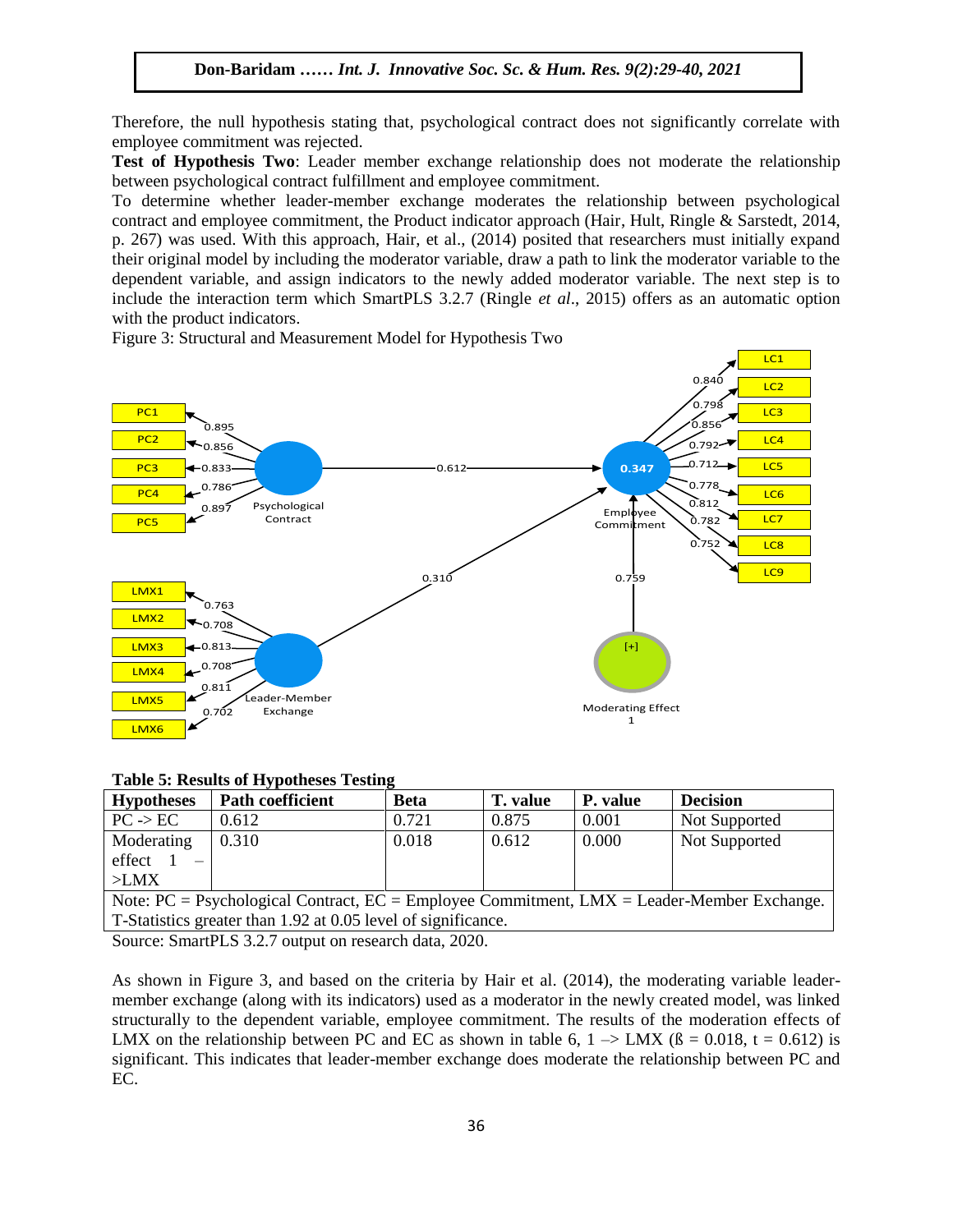### **4.3 DISCUSSION OF FINDINGS**

This study focused on the relationship between psychological contract and employee commitment of microfinance banks in Rivers State, Nigeria. Psychological contract fulfillment derives its theoretical microfinance banks in Rivers State, Nigeria. Psychological contract fulfillment derives its theoretical foundation from the social exchange theory which is the base of social and work relationship in the work place. Over the years, PCF has been acknowledged as a precursor to employee commitment. However, this study proposed that, there is no significant relationship between PCF and employee commitment. The result however revealed otherwise. result however revealed otherwise.

The study"s result shows that, there was positive and significant correlation between PCF and employee commitment. Hence, the hypothesis that, there is no significant relationship between PCF and employee commitment was rejected and its alternative accepted. This result is consistent with the submissions of bommanent was rejected and no anemative accepted. This result is consistent while the submissions of past studies (e.g., Sobaih, Ibrahim, & Gabry, 2019; Liu, He, Jiang, Ji & Zhai, 2020). For example, Liu, et al (2020) examined the effects of psychological contract on workers" task performance and identification in China and found that, transactional contract fulfilling has significant effect on the workers" performance and organizational identification which leads to commitment.

performance and organizational racintrication which reads to communicate.<br>Again, Bravo, Won and Chiu (2019) investigated the relationships between psychological contract, job satisfaction, commitment, and turnover intention among athletics coaches in the American collegiate system. Their result shows that, relational contract has positive effects on job satisfaction and affective commitment. However, Bravo, Won and Chiu (2019), also found that, transactional contract has a bommathem. Trowber, Brave, Won and Chile (2012), also found anal, all negative influence on affective commitment.

Furthermore, this study reveals that, leader-member exchange moderate (LMX) the relationship between psychological contract and employee commitment. The moderating role of LMX has been investigated by Simon, Prashant, Robert and Scott (2010), who found that LMX significantly moderate the relationship between PCF and employee performance in Britain.

## **5. CONCLUSION AND RECOMMENDATIONS**

The findings of this study show that psychological contract fulfillment is associated with high levels of employee commitment. This implies that, the employees attached great importance to psychological contracts, therefore when management fulfills psychological contract, the employees see it as being respected, appreciated and valued. Hence, they reciprocate the management gesture by putting in more efforts in their work which results in higher commitment.

Also, the study reveals that, leader-member exchange positively moderates the relationship between psychological contract and employee commitment. This clearly shows the importance of supervisor– employee relationships in understanding human responses to breach, possibly because a breach by the management may signal to the employee that the management does not respect his/her rights. On the other hand, a fulfillment of psychological contracts may signal to the employee that he or she is accepted and valued. Hence, commitment will come naturally.

Thus, this study recommends that;

First, the management should endeavor to fulfill psychological contracts with the employees by showing respect to their employees. This will make the employees feel being valued and will boost positive attitudes and behavior including commitment, satisfaction and trust.

Secondly, the management of the banks should ensure high level of leader-member exchange by recognizing the problems encountered by the employees and helping to solve the problems. This will ensure employee commitment in the firms.

## **REFERENCES**

Bagozzi, R. P., & Yi, Y. (1988). On the evaluation of structural equation models. *Journal of the Academy of Marketing Science*, 16, 74–94.

Bravo, G. A., Won, D., & Chiu, W. (2019). Psychological contract, job satisfaction, commitment, and turnover intention: Exploring the moderating role of psychological contract breach in National Collegiate Athletic Association coaches. *International Journal of Sports Science and Coaching*, 14(3), 273–284.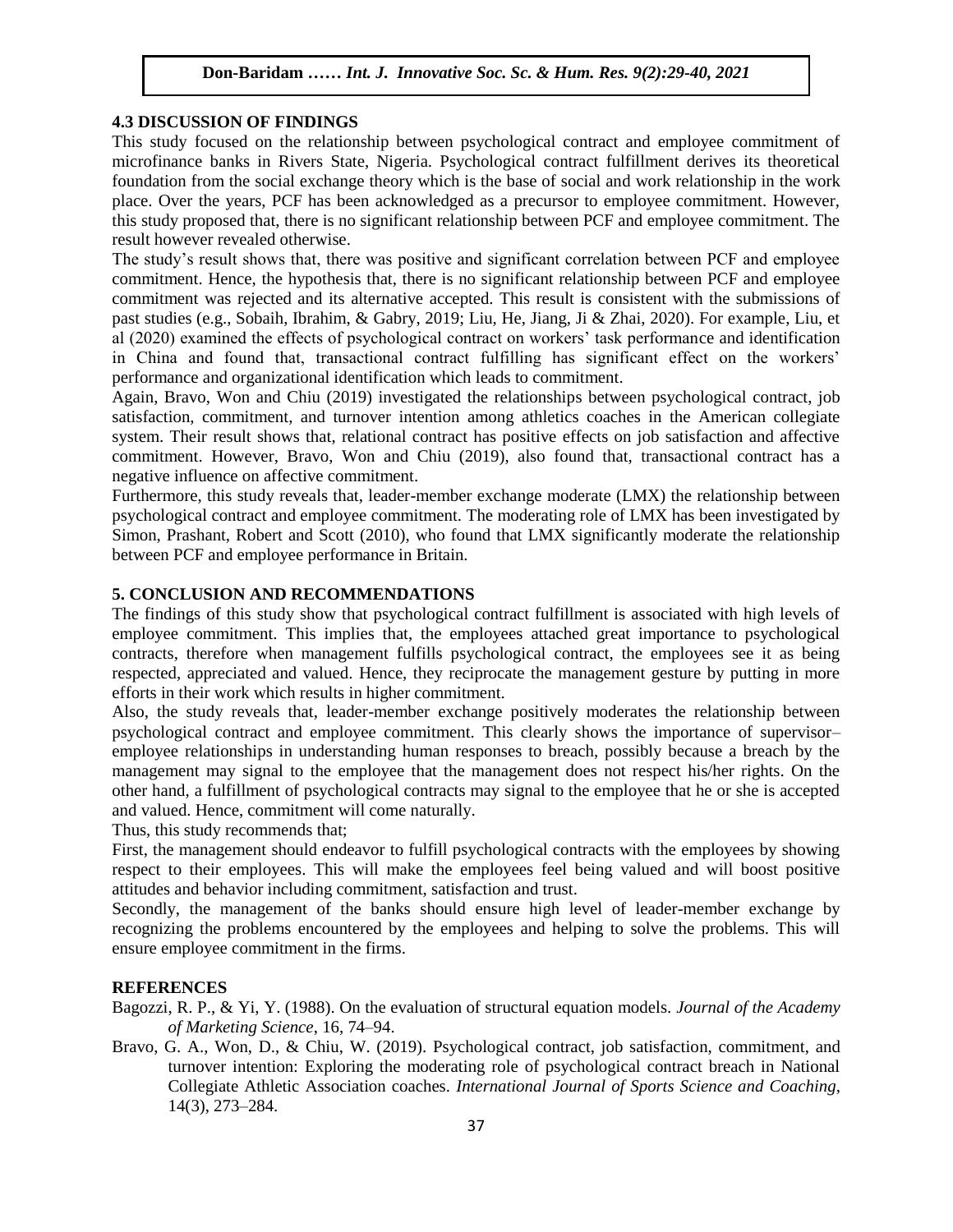- Brian, P. M., & Jeryl, L. S. (2002). Dimensionality of Cook and Wall's (1980) *British organizational commitment scale revisited*. 75(3), 369–375.
- Cohen, J. (1988). Statistical power analysis for the behavioral sciences. Hillside, NJ: Lawrence Erlbaum.
- Cook, J., & Wall, T. (1980). New work attitude measures of trust, organizational commitment and personal need non-fulfilment. *Journal of Occupational Psychology*, 53, 39–52.
- Fornell, C., & Larcker, D. F. (1981). Evaluating structural equation models with unobservable variables and measurement error. *Journal of Marketing Research*, 18, 39–50.
- Geisser, S. (1975). The predictive sample reuse method with applications. *Journal of the American Statistical Association*, 70, 320–328.
- Golafshani, N. (2003). Understanding reliability and validity in qualitative research. The *Qualitative Report*, 8(4), 597-606.
- Hair, J. F., Hult, G. T. M., Ringle, C. M., & Sarstedt, M. (2014). *A primer on partial least squares structural equation modeling* (PLS-SEM). Thousand Oaks, CA: SAGE.
- Hair, J. F., Hult, G. T. M., Ringle, C. M., & Sarstedt, M. (2017). *A primer on partial least squares structural equation modeling* (PLS-SEM), (2nd ed.). Thousand Oakes, CA: Sage.
- Henseler, J., Ringle, C. M., & Sarstedt, M. (2015). A new criterion for assessing discriminant validity in variance-based structural equation modeling. *Journal of the Academic Marketing Science*, 43, 115–135.
- Levin, K. A. (2006). Study design III: Cross-sectional studies. *Evidence-based Dentistry*, 7(1), 24–25.
- Liu, W., He, C., Jiang, Y., Ji, R., &Zhai, X. (2020). Effect of gig workers a psychological contract fulfillment on their task performance in a sharing economy: A perspective from the mediation of organizational identification and the moderation of length of service. *International Journal of Environmental Research and Public Health*, 17(7), 2208–2248.
- Nunnally, J. C. & Bernstein, I. H. (1994). *Psychometric theory* (3rd ed.). New York: McGraw Hill.
- Nunnally, J. C. (1978). *Psychometric theory* (2nd ed.). New York, NY: McGraw-Hill.
- Onwuegbuzie, A. J., & Collins, K. M. (2007). A typology of mixed methods sampling designs in social science research. *The Qualitative Report*, 12(2), 281-316.
- Simon, L. D., R., Prashant, B., Robert, L. T., & Scott, A. K. (2010). Investigating the moderating effects of leader–member exchange in the psychological contract breach–employee performance relationship: A test of two competing perspectives. *British Journal of Management*, 21(2), 422–437.
- Sobaih, A. E. E., Ibrahim, Y., & Gabry, G. (2019). Unlocking the black box: Psychological contract fulfillment as a mediator between HRM practices and job performance. *Tourism Management Perspective*, 30, 171–181.
- Stone, M. (1974). Cross validatory choice and assessment of statistical predictions. *Journal of the Royal Statistical Society*, 36, 111–147.
- Tabachnick, B. G. &Fidell, L. S. (2001). *Using multivariate statistics* (4th edn). New York: HarperCollins.
- Tekleab, A. G., & Taylor, M. S. (2003). Aren't there two parties in an employment relationship? Antecedents and consequences of organization-employee agreement on contract obligations and violations. *Journal of Organizational Behavior*, 24, 585-608.
- Worthington, D. L., & Bodie, G. D. (2017). *The sourcebook of listening research* (Methodology and Measures) Leader-Member Exchange 7 Questionnaire (LMX-7). 1, 354–360.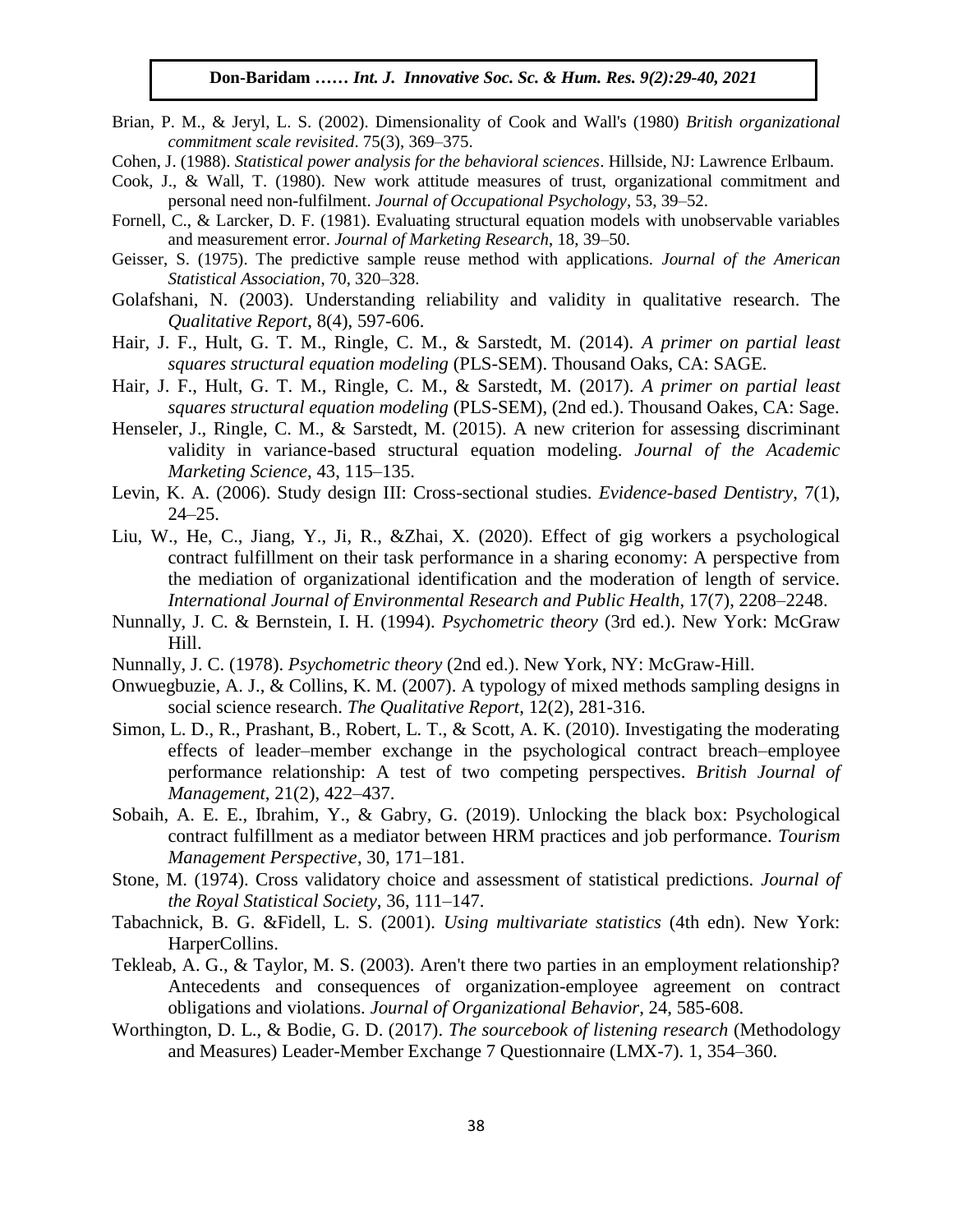## **APPENDIX 1**

## QUESTIONNAIRE ON: PSYCHOLOGICAL CONTRACT, LEADER-MEMBER EXCHANGE AND EMPLOYEE COMMITMENT

#### **Section A Personal Data:**

|    | u svuai izaia.                                                                   |
|----|----------------------------------------------------------------------------------|
|    |                                                                                  |
|    | Gender: Male<br>Female                                                           |
| 3. | $20-35$<br>$36-50$ [<br>51 Above<br>Age:                                         |
| 4. | Marital status: Single<br>Married                                                |
|    | <b>Educational Qualification: WAEC/OND/NCE</b><br>HND/B.Sc.<br>Masters and Above |
| 6. |                                                                                  |
| 7. | Your organization's years in operation: 0-5<br>11 and Above<br>$6-10$            |

**Section B**

## **Indicate the extent to which you agree or disagree that reflects the situation in your organization: B. Psychological Contract (PC) Construct**

Please tick one choice for each of the following statements.

|     | $(1 =$ strongly disagree, 2 = disagree, 3 = nor disagree nor agree, 4 = agree, 5 = strongly agree) |  |  |  |
|-----|----------------------------------------------------------------------------------------------------|--|--|--|
| S/N | <b>Psychological Contract</b>                                                                      |  |  |  |
|     | My bank has done a good job of meeting its obligations to me (Reversed)                            |  |  |  |
|     | My bank has repeatedly failed to meet its obligations to me                                        |  |  |  |
|     | My bank has fulfilled the most important obligations to me (Reversed)                              |  |  |  |
|     | I have done a good job of meeting my obligations to my bank (Reversed)                             |  |  |  |

5 I have fulfilled the most important obligations to my bank (Reversed)

## **C. Employee Commitment (EC) Construct**

Please tick one choice for each of the following statements.

|  |  |  | $(1 =$ strongly disagree, $2 =$ disagree, $3 =$ nor disagree nor agree, $4 =$ agree, $5 =$ strongly agree) |  |  |  |  |  |  |
|--|--|--|------------------------------------------------------------------------------------------------------------|--|--|--|--|--|--|
|--|--|--|------------------------------------------------------------------------------------------------------------|--|--|--|--|--|--|

| S/N            | <b>Employee Commitment</b>                                                         | 5 |  |  |
|----------------|------------------------------------------------------------------------------------|---|--|--|
|                | I am quite proud to be able to tell people who it is I work for                    |   |  |  |
| 2              | I sometimes feel like leaving this employment for good $(R)$                       |   |  |  |
| 3              | I am not willing to put myself out just to help the organization $(R)$             |   |  |  |
| $\overline{4}$ | Even if the firm were not doing too well financially, I would be reluctant to      |   |  |  |
|                | change to another employer                                                         |   |  |  |
| 5              | I feel myself to be part of the organization                                       |   |  |  |
| 6              | In my work I like to feel I am making some effort, not just for myself but for the |   |  |  |
|                | organization as well                                                               |   |  |  |
| $\overline{7}$ | The offer of a bit more money with another employer would not seriously make       |   |  |  |
|                | me think of changing my job                                                        |   |  |  |
| 8              | I would not recommend a close friend to join our staff $(R)$                       |   |  |  |
| 9              | To know that my own work had made a contribution to the good of the                |   |  |  |
|                | organization would please me                                                       |   |  |  |